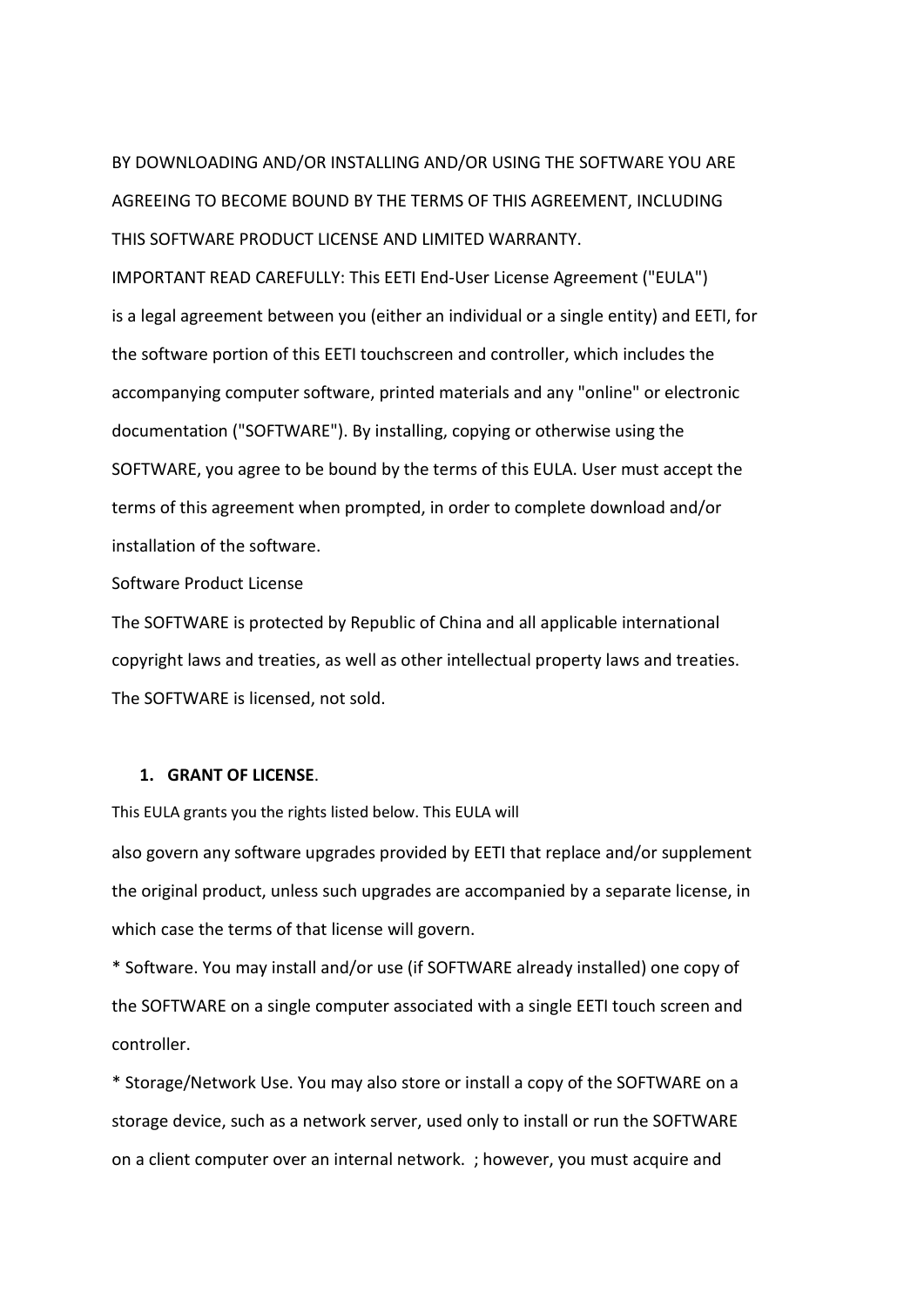dedicate a license for each individual client computer on which the SOFTWARE is installed or run from the storage device, and each such client computer must use an EETI touchscreen and controller in conjunction with the SOFTWARE. A license for the SOFTWARE may not be shared or used concurrently on different computers.

\* Multiple EETI touchscreens and Controllers. If you purchase multiple EETI touch screens and controllers or, you may make one (1) copy of the SOFTWARE included with your purchase, and you may use each copy in the manner specified above.

## **2. DESCRIPTION OF OTHER RIGHTS AND LIMITATIONS**.

\* Limitations on Reverse Engineering, Decompilation and Disassembly. You agree not to reverse engineering, decompile, or disassemble the SOFTWARE, except and only to the extent that such activity is expressly permitted by applicable law notwithstanding this limitation.

\* Separation of Components. The SOFTWARE is licensed as a single product. Its component parts may not be separated for use on more than one computer.

\* Rental. You may not rent, lease, or sublicense the SOFTWARE.

\* Software Transfer. You may permanently transfer all of your rights under this EULA, provided you retain no copies, you transfer all of the SOFTWARE (including all component parts, the media and printed materials, any upgrades, this EULA and, if applicable, the certificate of Authenticity) along with the accompanying EETI touchscreen and controller, and the recipient specifically agrees to the terms of this EULA and you advise EETI of such transfer and recipient's acceptance of the terms. If the SOFTWARE portion is an upgrade, any transfer must include all prior versions of

the SOFTWARE.

\* Termination. Without prejudice to any other rights, EETI, may terminate this EULA if you fail to comply with the terms and conditions of this EULA. In such event, you must destroy all copies of the SOFTWARE and all of its component parts immediately.

## **3. COPYRIGHT.**

All title and copyrights in and to the SOFTWARE (including but not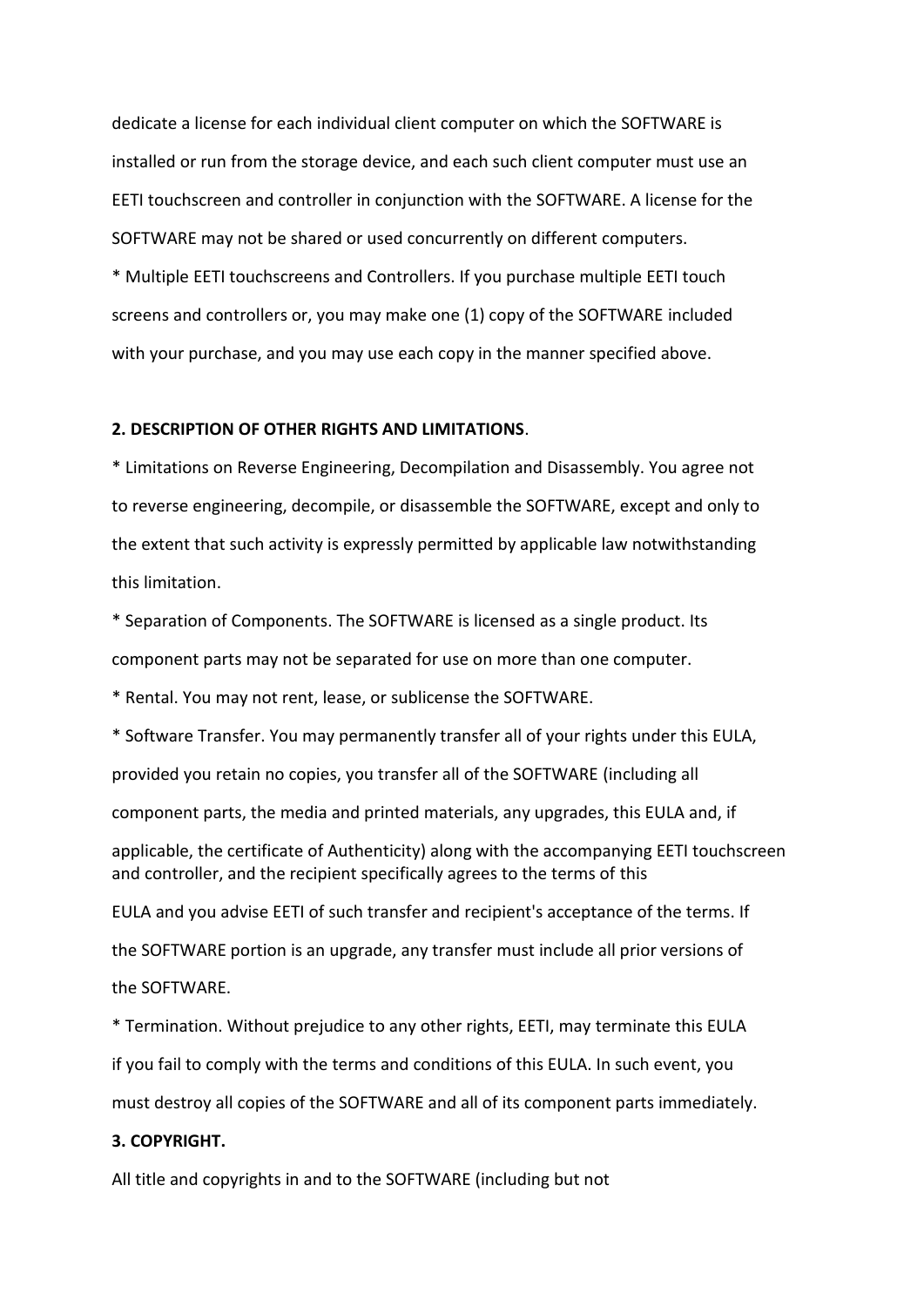limited to any images, photographs, animations, video, audio, music, text and "applets," incorporated into the SOFTWARE), the accompanying printed materials, and any copies of the SOFTWARE, are owned by EETI, or its suppliers. The SOFTWARE is protected by R.O.C. copyright laws and international treaty provisions. Therefore, you must treat the SOFTWARE like any other copyrighted material except that you may either (a) make one copy of the SOFTWARE solely for backup or archival purposes, or (b) install the SOFTWARE on a single computer provided you keep the original solely for backup or archival purposes. You may not copy the printed materials accompanying the EETI touchscreen and controller.

4. MEDIA SOFTWARE. You may receive the SOFTWARE in more than one medium or by downloading from the EETI website. Regardless of the type, you may use only one medium that is appropriate for your single computer. You may not use or install the other medium on another computer. You may not loan, rent, lease, or otherwise transfer the other medium to another use, except as part of the permanent transfer (as provided above) of the entire EETI touchscreen and controller.

Limited Warranty

THIS SOFTWARE AND ACCOMPANYING WRITTEN MATERIALS ARE PROVIDED "AS IS" WITHOUT WARRANTY OF ANY KIND. FURTHER, EETI DOES NOT GUARANTEE, OR MAKE ANY REPRESENTATIONS REGARDING THE USE, OR THE RESULTS OF THE USE, OF THE SOFTWARE OR ACCOMPANYING WRITTEN MATERIALS IN TERMS OF CORRECTNESS, ACCURACY, RELIABILITY OR CURRENTNESS. IF THE INCLUDED SOFTWARE OR ACCOMPANYING WRITTEN MATERIALS ASSUME THE COST OF ALL NECESSARY SERVICING, REPAIR, OR CORRECTION, THE ENTIRE RISK AS TO THE RESULTS AND PERFORMANCE OF THE SOFTWARE AND ANY FURTHER PROGRAMS OR WRITTEN MATERIALS DEVELOPED UTILIZING THESE MATERIALS IS ASSUMED BY YOU. EXCEPT AS PROVIDED ABOVE, EETI DISCLAIMS ALL WARRANTIES, EITHER EXPRESSED OR IMPLIED, INCLUDING BUT NOT LIMITED TO IMPLIED WARRANTIES OR MERCHANTABILITY AND FITNESS FOR A PARTICULAR PURPOSE, WITH RESPECT TO